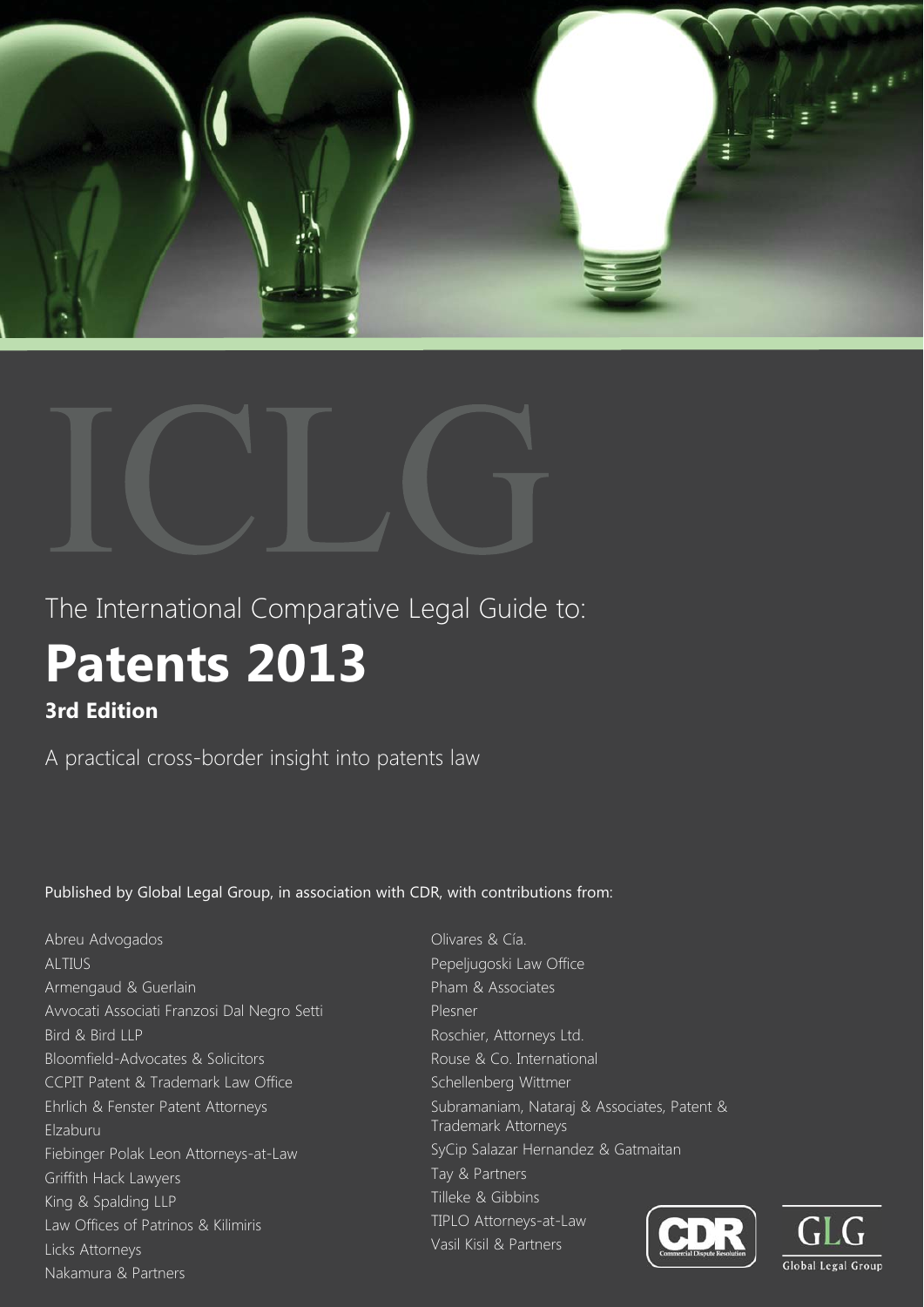# The International Comparative Legal Guide to: Patents 2013

# $\sqrt{2}$

# Global Legal Group

Contributing Editor Gerry Kamstra, Bird & Bird LLP

# Account Manager

Dror Levy, Maria Lopez, Florjan Osmani, Samuel Romp, Oliver Smith, Rory Smith, Toni Wyatt

Sub Editors Beatriz Arroyo Fiona Canning

Editor Suzie Kidd

Senior Editor Penny Smale

Managing Editor Alan Falach

Group Publisher Richard Firth

# Published by

Global Legal Group Ltd. 59 Tanner Street London SE1 3PL, UK Tel: +44 20 7367 0720 Fax: +44 20 7407 5255 Email: info@glgroup.co.uk URL: www.glgroup.co.uk

GLG Cover Design F&F Studio Design

GLG Cover Image Source Stock.xchng

Printed by

Ashford Colour Press Ltd August 2012

Copyright © 2012 Global Legal Group Ltd. All rights reserved No photocopying

**ISBN** 978-1-908070-34-0 **ISSN** 2044-3129

Stategic Partners



FSC\* C011748

General Chapters:

- 1 **The Role of Expert Evidence in Patent Litigation across the World Gerry Kamstra** & Christian Harmsen, Bird & Bird LLP 1
- 2 **Gulf Co-operation Council Countries Patent Landscape** Sara Holder, Rouse & Co. International 8 and 8 and 8 and 8 and 8 and 8 and 8 and 8 and 8 and 8 and 8 and 8 and 8 and 8 and 8 and 8 and 8 and 8 and 8 and 8 and 8 and 8 and 8 and 8 and 8 and 8 and 8 and 8 and 8 and 8 and 8 and 8 and 8 an

# Country Question and Answer Chapters:

| $\mathfrak{Z}$ | <b>Australia</b>   | Griffith Hack Lawyers: Wayne Condon & Eliza Mallon                                        | 11  |
|----------------|--------------------|-------------------------------------------------------------------------------------------|-----|
| $\overline{4}$ | <b>Austria</b>     | Fiebinger Polak Leon Attorneys-at-Law: Constantin Kletzer &<br>Sabine-Katharina Andreasch | 19  |
| 5              | <b>Belgium</b>     | ALTIUS: Christophe Ronse & Olivier Vrins                                                  | 26  |
| 6              | <b>Brazil</b>      | Licks Attorneys: Otto Licks & Marcela Trigo                                               | 32  |
| 7              | China              | CCPIT Patent & Trademark Law Office: Chuanhong Long &<br>Lili Wu                          | 39  |
| 8              | <b>Denmark</b>     | Plesner: Sture Rygaard & Caroline Thufason                                                | 46  |
| 9              | <b>Finland</b>     | Roschier, Attorneys Ltd.: Rainer Hilli & Johanna Flythström                               | 53  |
| 10             | <b>France</b>      | Armengaud & Guerlain: Catherine Mateu & Anna van Biesbrock                                | 59  |
| 11             | Greece             | Law Offices of Patrinos & Kilimiris: Constantinos Kilimiris &<br><b>Tassos Kilimiris</b>  | 64  |
| 12             | India              | Subramaniam, Nataraj & Associates, Patent & Trademark<br>Attorneys: Hari Subramaniam      | 69  |
| 13             | <b>Israel</b>      | Ehrlich & Fenster Patent Attorneys: Dr. Gal Ehrlich &<br>Adv. Roy Melzer                  | 76  |
| 14             | <b>Italy</b>       | Avvocati Associati Franzosi Dal Negro Setti: Vincenzo Jandoli                             | 82  |
| 15             | Japan              | Nakamura & Partners: Yoshio Kumakura & Yuriko Sagara                                      | 87  |
| 16             | Macedonia          | Pepeljugoski Law Office: Dr. Valentin Pepeljugoski                                        | 93  |
| 17             | Malaysia           | Tay & Partners: Linda Wang                                                                | 100 |
| 18             | <b>Mexico</b>      | Olivares & Cía.: Alejandro Luna F. & Cesar Ramos, Jr.                                     | 106 |
| 19             | Nigeria            | Bloomfield-Advocates & Solicitors: Oyebokun Tolushuwa                                     | 113 |
| 20             | <b>Philippines</b> | SyCip Salazar Hernandez & Gatmaitan: Enrique T. Manuel &<br>Vida M. Panganiban-Alindogan  | 119 |
| 21             | Portugal           | Abreu Advogados: João Veiga Gomes & João Gonçalves Assunção 125                           |     |
| 22             | <b>Spain</b>       | Elzaburu: Colm Ahern                                                                      | 132 |
| 23             | <b>Sweden</b>      | Roschier, Attorneys Ltd.: Erik Ficks & Björn Johansson                                    | 136 |
| 24             | <b>Switzerland</b> | Schellenberg Wittmer: Andrea Mondini & Philipp Groz                                       | 142 |
| 25             | <b>Taiwan</b>      | TIPLO Attorneys-at-Law: J. K. Lin & H. G. Chen                                            | 150 |
| $26\,$         | <b>Thailand</b>    | Tilleke & Gibbins: Nandana Indananda & Nuttaphol Arammuang                                | 156 |
| 27             | <b>Ukraine</b>     | Vasil Kisil & Partners: Oleksiy Filatov & Tetiana Kudrytska                               | 161 |
| 28             | <b>UAE</b>         | Rouse & Co. International: Sara Holder                                                    | 167 |
| 29             |                    | United Kingdom Bird & Bird LLP: Gerry Kamstra                                             | 172 |
| 30             | <b>USA</b>         | King & Spalding LLP: Holmes J. Hawkins III &<br>Dawn-Marie Bey                            | 179 |
| 31             | <b>Vietnam</b>     | Pham & Associates: Pham Vu Khanh Toan                                                     | 186 |

**Further copies of this book and others in the series can be ordered from the publisher. Please call +44 20 7367 0720**

#### **Disclaime**

FSC

This publication is for general information purposes only. It does not purport to provide comprehensive full legal or other advice.

Global Legal Group Ltd. and the contributors accept no responsibility for losses that may arise from reliance upon information contained in this publication. This publication is intended to give an indication of legal issues upon which you may need advice. Full legal advice should be taken from a qualified professional when dealing with specific situations.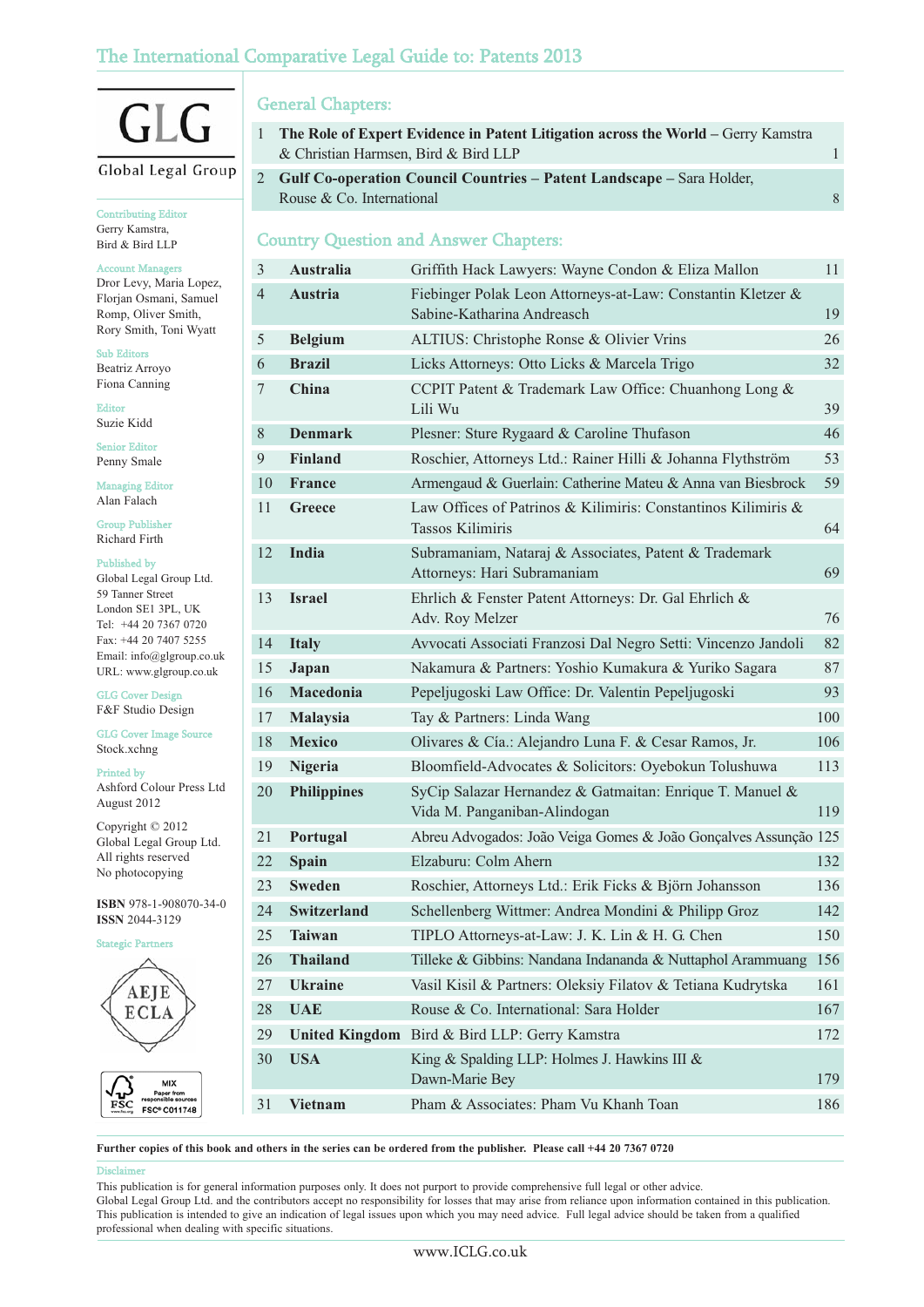# France

# Armengaud & Guerlain

# 1 Patent Enforcement

#### 1.1 How and before what tribunals can a patent be enforced against an infringer?

While patent infringements may be both a civil tort and a criminal offence, almost all patent infringement cases are judged by civil courts. In civil cases, plaintiffs must ask bailiffs to deliver a fully motivated complaint to a defendant, and then file the delivered complaint to the court.

For proceedings initiated after November 2, 2009, the Paris Civil Court of First Instance has exclusive jurisdiction. Before this date, patent infringement proceedings could be filed before one of the seven First Instance Civil Courts, which had territorial jurisdiction in the particular case. Patent infringement proceedings may be initiated upon a complaint from the patent owner, the exclusive licensee under the conditions set in the Intellectual Property Code (hereafter the IPC), or in case of criminal law proceedings, by the public prosecutor or by customs officials.

#### 1.2 What are the pre-trial procedural stages and how long does it generally take for proceedings to reach trial from commencement?

In practice, patent infringement proceedings start with a seizure that may be carried out after an order from the President of the Paris Court. Seizure orders may be granted immediately, once the plaintiff discloses relevant pieces of evidence such as the title and any allegedly infringing actions. Seizures are performed by bailiffs who will perform any investigation authorised by the judge, describing or seizing allegedly infringing goods or any document linked to them. Bailiffs can be, if authorised by the court order, assisted by experts (technicians, computer specialists,  $accountants...$ ) – other than employees of the plaintiff. Within 31 calendar days or 20 business days from the seizure, the plaintiff must deliver a complaint to the defendant. Once the case is filed at the court, there are pre-trial preliminary proceedings in which the plaintiff must show relevant pieces of evidence and the defendant must file a response. In certain cases, an expert may be appointed by the court. During pre-trial proceedings, parties may ask the judge to order the communication of relevant pieces of evidence, as well as to grant a provisional compensation. In straightforward patent infringement cases, pre-trial proceedings last from 12-18 months.

Anna van Biesbrock

Catherine Mateu

# 1.3 Can a defence of patent invalidity be raised and if so how?

Patent validity can be challenged in the enforcement action as a counter-claim or in separate proceedings before the same court.

### 1.4 How is the case on each side set out pre-trial? Is any technical evidence produced and if so how?

After filing the complaint, once the defendant is represented, the plaintiff´s lawyer must disclose the pieces of evidence to the defendant's lawyer, who will then respond in writing and disclose relevant pieces of evidence. Parties will be allowed to respond to the opponent's claims or counter-claims. In matters involving complex technologies, a technical expert may be appointed by the court. In any case, the plaintiff must clearly show the infringement.

# 1.5 How are arguments and evidence presented at the trial? Can a party change its pleaded arguments before and/or at trial?

In regular civil proceedings, while each party's attorney will present orally the case showing relevant pieces of evidence, the court is only bound by written submissions correctly presented during the pre-trial proceedings. Preliminary injunction proceedings like criminal law proceedings are, as a matter of principle, oral; nonetheless, written submissions will be carefully considered by judges.

During pre-trial proceedings, the parties exchange at least two times their written submissions, replying each time to the opponent's former submissions. This exchange of submissions in reply offers the opportunity to develop further the argumentation according to the opponent's arguments. It is possible to add new means of defence or to abandon arguments that have been mentioned previously.

However, once the pre-trial proceedings are closed, no new arguments or exhibits can be exchanged. Indeed, the Judge is bound by the last submissions filed before the closing of the pretrial proceedings. Oral pleadings should only back-up the written submissions.

# 1.6 How long does the trial generally last and how long is it before a judgment is made available?

Usually, patent infringement trials last from a couple of hours to half a day. The ruling is made available a few weeks later.

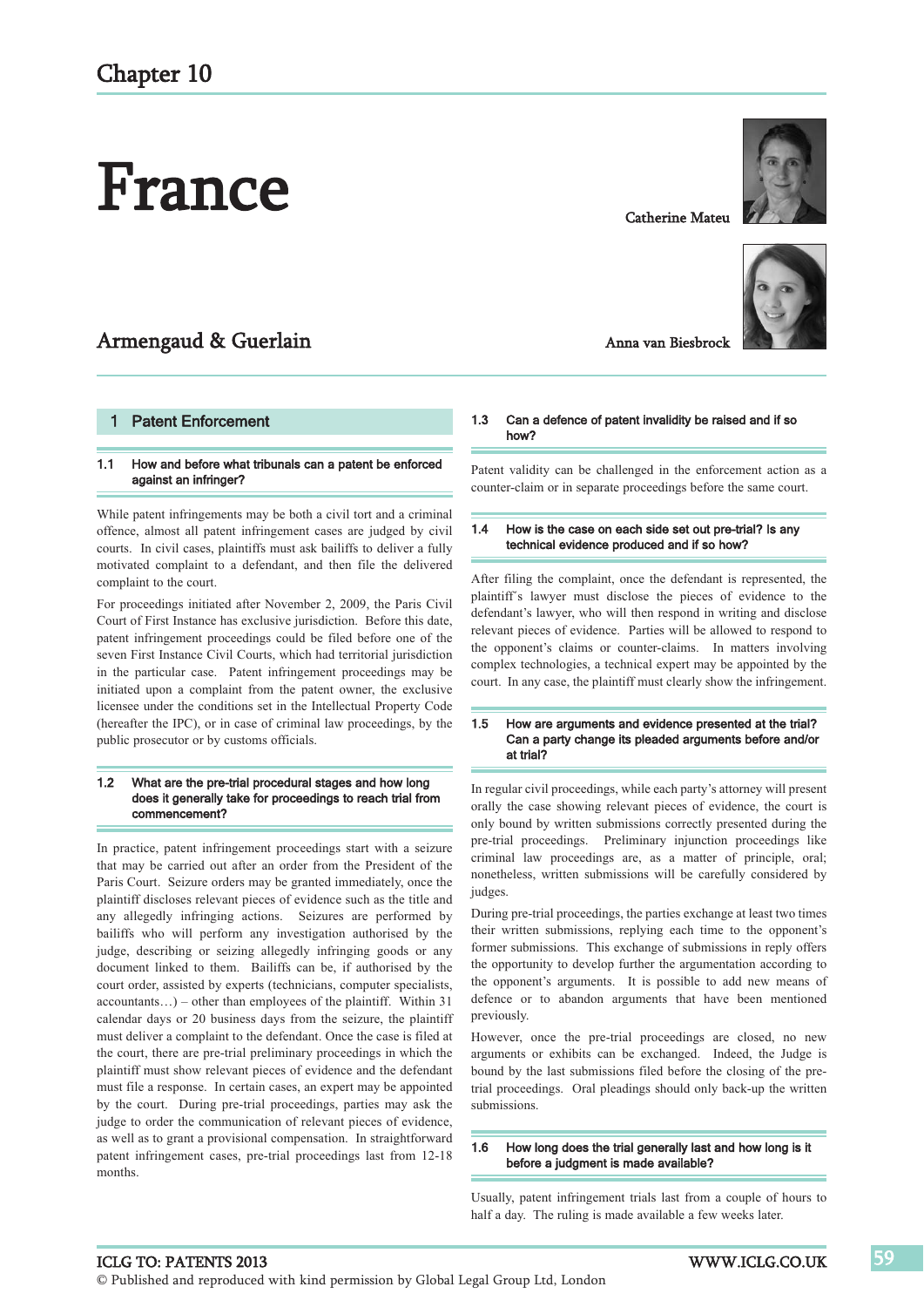# 1.7 Are there specialist judges or hearing officers and if so do they have a technical background?

In France the 3rd chamber of the Paris Court of First Instance, composed of a total of 12 judges and divided into 4 sections, specialises in patent cases and has exclusive jurisdiction in France for patent cases. The 5th pole of the Paris Appeals Court is the section which specialises in patents. These judges do not have a technical background.

# 1.8 What interest must a party have to bring (i) infringement (ii) revocation and (iii) declaratory proceedings?

According to general civil law, plaintiffs must have a personal legitimate interest to bring proceedings. For infringement cases, as a matter of admissibility, proceedings may be initiated by the owner of the patent or by the beneficiary of an exclusive licence, except as otherwise stipulated in the licensing contract, if, after notice, the owner of the patent does not institute such proceedings. Revocation proceedings may take place as a counter-claim, or as a principal claim by parties who may have an interest in seeing the patent invalidated (e.g. the action initiated by the buyer of a patent to the Paris Appeals Court, October 19, 2005, PIBD 2006-IIIB-47) as long as the interest is not illegitimate (inadmissibility of an invalidity action filed as a retaliation to unlinked unfair competition proceedings (Paris Appeals Court, July 6, 2007, *SIDER v. PRONTEX*)). Non-infringement declaratory proceedings may be brought by any person who proves to have a legitimate industrial operation on the territory of a Member State of the European Economic Community, or showing real and effective preparations to that effect (article L615-9 of the IPC).

# 1.9 Can a party be compelled to provide disclosure of relevant documents or materials to its adversary and if so how?

While there are no discovery proceedings under French law, based under general civil law, a pre-trial judge may order the production of documents. More specifically, since the implementation of the Directive on the Enforcement of Intellectual Property Rights 2004/48/EC, French law expressly provides a "right of communication" to enable plaintiffs to find out the origin of allegedly infringing goods. These pieces of information may be obtained upon a petition presented to the jurisdiction.

# 1.10 Can a party be liable for infringement as a secondary (as opposed to primary) infringer? Can a party infringe by supplying part of but not all of the infringing product or process?

Primary infringement is defined in articles L613-3 (prohibition of manufacturing, use, offering for sale and detention) and L613-4 of the IPC. Specifically, article L613-4 of the IPC prohibits the supply or offer to supply, on French territory, of the means of implementing on that territory the invention with respect to an essential element thereof, where the third party knows that such means are intended for putting the invention into effect. This provision does not apply when the means of implementation are staple commercial articles, except where the third party induces the person supplied to commit acts prohibited by article L613-3.

# 1.11 Can a party be liable for infringement of a process patent by importing the product when the process is carried on outside the jurisdiction?

Yes, according to article L 613-2 and L 613-3 of the CPI, a party can be liable for infringement of a process patent by importing the product into France even if the process has not been carried out on the French territory.

# 1.12 Does the scope of protection of a patent claim extend to non-literal equivalents?

French case law has acknowledged infringement by equivalents (where a similar function is performed by a different item of the infringing goods, Supreme Court January 26, 1993, PIBD 1996- 608-III-175), as well as partial infringement (reproduction of the essential characteristic of the protected system, the Supreme Court February 19, 1991, PIBD, 1991-503- III-391).

### 1.13 Other than lack of novelty and inventive step, what are the grounds for invalidity of a patent?

Article L613-25 of the IPC provides that a patent may be invalid if:

- its subject matter is not patentable within the terms of the IPC;
- it does not disclose the invention sufficiently clearly and completely to be carried out by a person skilled in the art; or
- its subject matter extends beyond the content of the patent г application.

# 1.14 Are infringement proceedings stayed pending resolution of validity in another court or the Patent Office?

Courts may stay on the proceedings for good administration of justice (i.e. other proceedings pending) and must stay on the proceedings for infringement of a French patent that covers the same invention as a European patent applied for by the same inventor until the French patent ceases to have effect (because the European patent has been granted) or until the date on which the European patent application is refused, withdrawn or the European patent revoked.

# 1.15 What other grounds of defence can be raised in addition to non-infringement or invalidity?

The theory of "essential facilities" from EU law or exhaustion of rights can be raised. Also, there is the possibility to oppose prior rights of possession of the invention (article L613-7 of the IPC).

# 1.16 Are (i) preliminary and (ii) final injunctions available and if so on what basis in each case?

Preliminary injunctions may be granted prior to trials on the merits (article L615-3 of the IPC), should plaintiffs establish that the infringement is plausible. Successful plaintiffs on the merits are very commonly granted injunctive relief. Under French practice, injunctive relief is granted under penalties per day of delay or per infringement to the injunction with the benefit of immediate execution (there is no suspension of the injunction even if an appeal is lodged).

60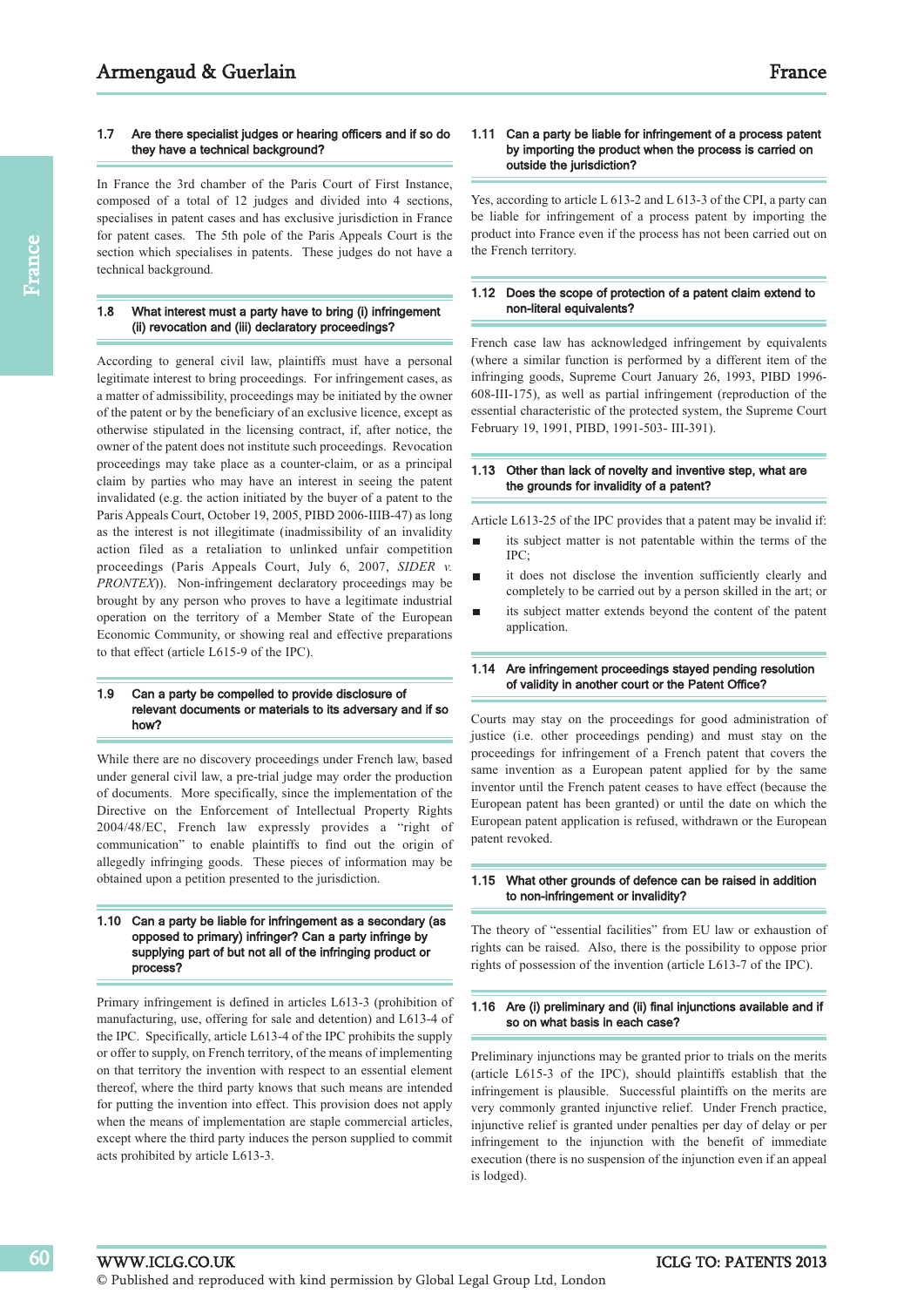As a matter of principle, damages tend to repair the damage resulting from the infringement. Their assessment will determine whether the plaintiff is entitled to lost sales or to a "licence fee" depending on whether the patent is used. In any case, upon the plaintiff's request, the jurisdiction may allocate a lump sum which shall be no less than the royalty fee the infringer would have paid if he had been authorised to do so (article L615-7 of the IPC).

# 1.18 What other form of relief can be obtained for patent infringement?

In a successful infringement action, the patent owner will also most often be granted the publication of the ruling (in publications, as well as on the defendant's website), and, if appropriate, the recall of the goods, the destruction of infringing goods or of machinery used to produce them.

## 1.19 Are declarations available and if so can they address (i) non-infringement and/or (ii) claim coverage over a technical standard or hypothetical activity?

Declaratory non-infringement proceedings may be initiated as mentioned in question 1.8.

#### 1.20 After what period is a claim for patent infringement timebarred?

Three years from the last infringement.

# 1.21 Is there a right of appeal from a first instance judgment and if so is it a right to contest all aspects of the judgment?

An appeal may be filed within one month from the notification of the decision. A two-month extension to this deadline is granted to parties located outside France. After a formal appeal, the appellant must present its motives within three months. In practice, most appeals cover the right to contest all the aspects of the judgment. Once the appeal is filed, the non-appealing party may also contest the first instance ruling within the appeal proceedings.

# 1.22 What are the typical costs of proceedings to first instance judgment on (i) infringement and (ii) validity; how much of such costs are recoverable from the losing party?

There are attorney fees for requesting seizure orders, bringing an action, presenting court petitions, pleading the case and counselling the client. For first instance proceedings, these fees range from EUR 25,000 to EUR 100,000 or more depending on the case.

In most cases, there are also fees for patent experts (*conseils en propriété industrielle*) who will assist the attorney and the bailiff during both the seizure and the infringement proceedings. These fees are from EUR 30,000 to EUR 150,000 or more depending on the issues raised in the case.

There are bailiff fees of a couple of thousand euros minimum for performing the seizure and a couple of hundred euros for executing the decision (notification, seizures of accounts…). The legal costs of first instance range from a couple of hundred euros to a couple of thousand euros.

There may be expert fees if an expert is appointed by the court. These fees range from EUR 10,000 to more than EUR 100,000 in cases involving complex technologies.

As a matter of principle, the loser has to pay the other party's legal costs and attorney fees (more and more French courts grant a lump sum for attorney fees close to the fees justified by produced invoices). In certain cases the judge may not order compensation for the fees and expenses to the other party, if the judge decides to take into account the economic situation of the loser, or decides such payments would not be fair.

# 1.23 Can a defendant that is found to infringe and is ordered to pay damages by a final non-appealable decision of the Court apply to set aside the order if the patent is subsequently revoked by another party?

No, once the court rendered a final non-appealable decision, this decision must in any case be honoured, even if the patent is subsequently revoked.

In this context, the French *Cour de Cassation* (Supreme Court) decided in a recent decision dated 17 February 2012 that a party who has been condemned to pay damages for patent infringement by a final decision cannot ask for restitution of the sums already paid if the patent is subsequently invalidated.

# 2 Patent Amendment

#### 2.1 Can a patent be amended ex parte after grant and if so how?

Since the law of 4 August 2008, the patentee may at any time limit patent claims before the French Patent Office (INPI) by filing a request and paying the relevant fees (EUR 250 in July 2012).

# 2.2 Can a patent be amended in *inter partes* revocation proceedings?

French Patent claims are solely amended before the INPI. European Patent claims can be amended before the EPO. French and European Patents can be totally or partially cancelled by French courts.

# 2.3 Are there any constraints upon the amendments that may be made?

Amended claims must be supported by the description and cannot be broader than initial claims.

# 3 Licensing

#### 3.1 Are there any laws which limit the terms upon which parties may agree a patent licence?

A patent licence must be in writing and fulfil notably the conditions of competition laws such as EU Regulation nº772/2004 on technology transfer agreements.

# 3.2 Can a patent be the subject of a compulsory licence and if so how are the terms settled and how common is this type of licence?

While French law provides the possibility of compulsory licences,

# ICLG TO: PATENTS 2013 WWW.ICLG.CO.UK

© Published and reproduced with kind permission by Global Legal Group Ltd, London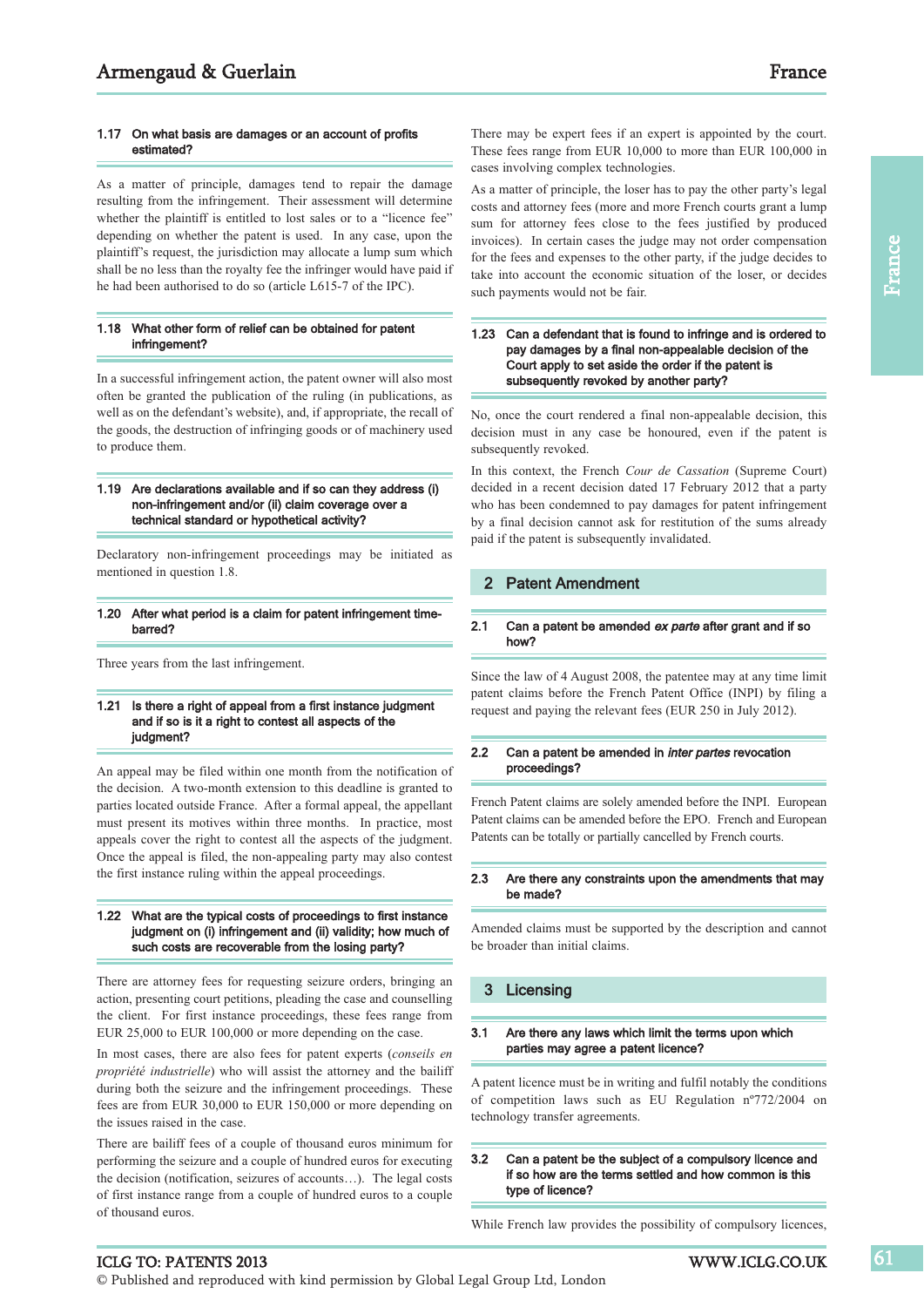these licences are extremely rare. A compulsory non-exclusive licence may be requested at the court for patents that have not been used according to articles L613-11 and *seq*. of the IPC. Also, the owner of a subsequent patent that cannot be used without the authorisation of the owner of a prior patent may request before the court a licence of the prior patent to the extent necessary for exploiting the patent of which he is holder and in as much as that invention constitutes, with regard to the prior patent, a substantial technical progress and is of considerable economic interest. Plant Variety Rights owners may also request a licence. *Ex officio* patent licences may also be requested for public health reasons (articles L613-16 and *seq*. of the IPC). There is also the possibility of *ex officio* licences for national defence requirements.

# **Patent Term Extension**

#### 4.1 Can the term of a patent be extended and if so (i) on what grounds and (ii) for how long?

While there is no possibility of a patent extension, in practice, an invention may be protected for a longer term in France:

- if a European Patent (EP) designating France is filed under the priority of a French patent (addition of almost a year of protection); or
- by requesting supplementary protection certificates in the case of pharmaceutical specialities and plant protection products covered by a marketing authorisation.

# 5 Patent Prosecution and Opposition

#### 5.1 Are all types of subject matter patentable and if not what types are excluded?

Article L611-10 of the IPC expressly states as patentable all new inventions implying an inventive-step and susceptible to industrial application, and that shall not be regarded as inventions, discoveries, scientific theories and mathematical, aesthetic creations, schemes, rules and methods for performing mental acts, playing games or doing business, programmes for computers or presentations of information (Paris Court of First Instance March 19, 2010, RG 2008/01998: cancellation of a patent covering solely a method of presenting information). These provisions apply only to the extent to which the patent relates to such subject matter. Thus, patents referring to computer programmes may be valid (Paris Court of First Instance, November 20, 2007, PIBD-2007- 867-III-59, regarding the patentability of a system of couponing including a computer programme).

More precisely, articles L611-16 and *seq*. provide that methods for treatment of the human or animal body by surgery or therapy and diagnostic methods are not patentable. However, this rule does not apply to products, in particular substances or compositions, for use in any of these methods. Thus, very commonly, pharmaceutical patents are validated (Paris Court of First Instance July 10, 2010, RG 2008/16206).

#### 5.2 Is there a duty to the Patent Office to disclose prejudicial prior disclosures or documents? If so, what are the consequences of failure to comply with the duty?

No, there is not.

62

# 5.3 May the grant of a patent by the Patent Office be opposed by a third party and if so when can this be done?

French patents may not be opposed. European patents may be opposed up to 9 months after the publication of their granting.

# 5.4 Is there a right of appeal from a decision of the Patent Office and if so to whom?

The Paris Appeals Court has exclusive jurisdiction for appeals regarding decisions from the public administration that delivers patents also called INPI. Decisions from the European Patent Office (EPO) may be appealed to the EPO Boards of Appeal.

### 5.5 How are disputes over entitlement to priority and ownership of the invention resolved?

Article L611-8 of the IPC provides that where an application for the grant of an industrial property title has been made, either for an invention unlawfully taken from an inventor or his successors in title, or in violation of a legal contractual obligation, the injured party may claim ownership of the application or of the title granted. According to the IPC, actions claiming ownership shall be barred after three years from the publication of the grant of the industrial property title. The IPC also says that if the bad faith of the owner of the title at the time the title was granted or acquired can be proved, the time limit shall be three years from the expiry of the title.

#### 5.6 What is the term of a patent?

The term of a patent is 20 years from the date of the application.

# 6 Border Control Measures

# 6.1 Is there any mechanism for seizing or preventing the importation of infringing products and if so how quickly are such measures resolved?

EU Regulations 1383/2003 and 1891/2004 have harmonised and set the conditions for seizures by customs authorities of infringing goods within the EU. Customs agents may act upon the patentee's request or during a customs control (in which case the patentee has 3 business days from the notification to present a request). Once goods are seized, the patentee must introduce proceedings to seek whether intellectual property rights are infringed within 10 business days. Then, regular proceedings will follow.

# 7 Antitrust Law and Inequitable Conduct

#### 7.1 Can antitrust law be deployed to prevent relief for patent infringement being granted?

EU competition law has established the principle of exhaustion of right that has limited the scope of patent rights and led to article L613-6 of the IPC. Also, several copyright law cases have generated the "essential facilities" doctrine, limiting intellectual property rights that could be applied to patent cases. We are not aware of rulings from the Paris courts implementing such theory in patent cases, even if it has been debated in cases we have worked on.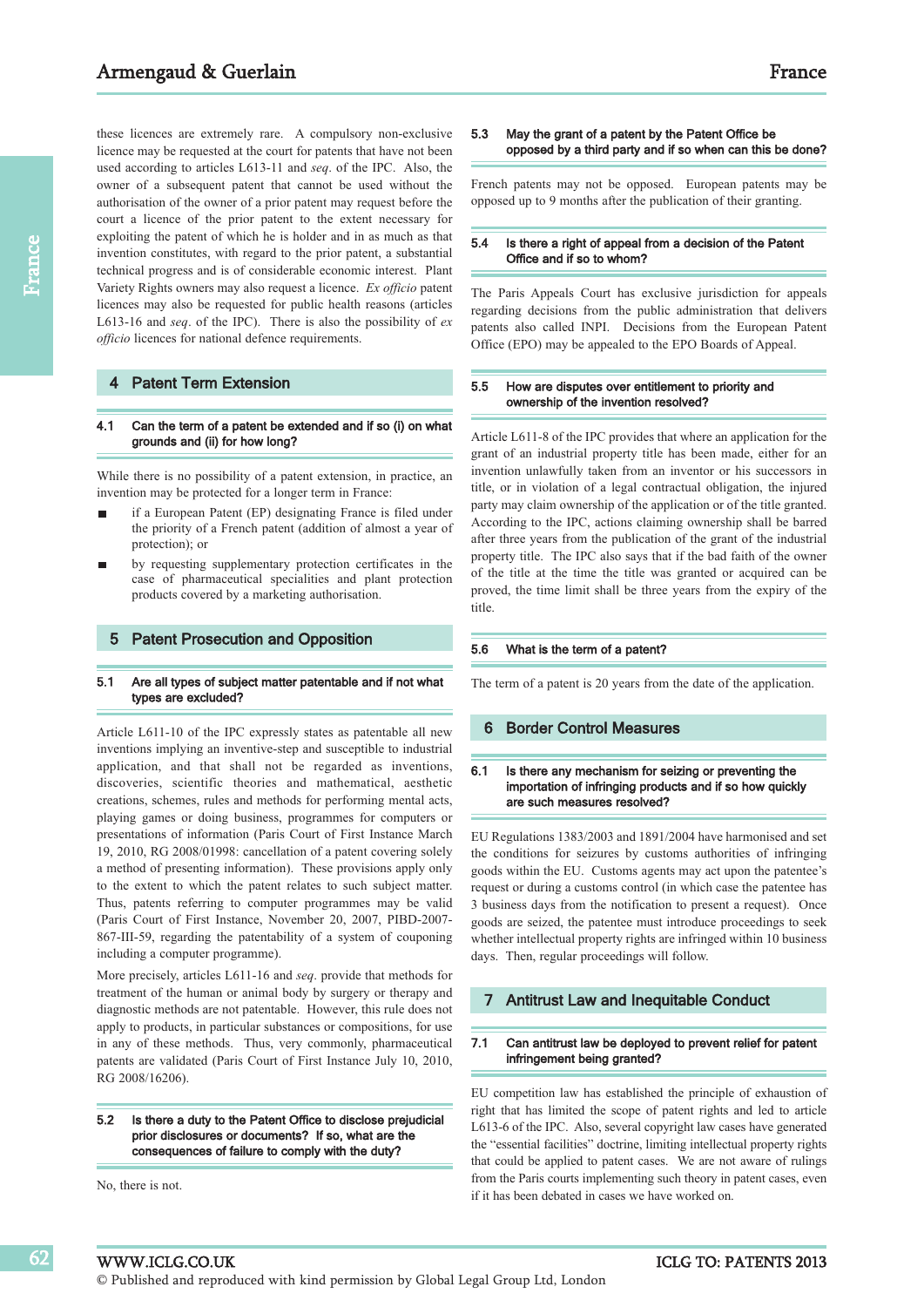# 7.2 What limitations are put on patent licensing due to antitrust law?

General EU provisions regarding non-discrimination and free movement of goods within the EU, as well as competition law issues from EU treaties. More specific competition rules are found in Regulation nº772/2004, which expressly prohibits pricing restrictions or limiting production (article 4).

# 8 Current Developments

## 8.1 What have been the significant developments in relation to patents in the last year?

In patent infringement cases, patentees are now allowed more broadly to request patent limitations.

There has been abundant case law regarding preliminary injunctions and supplementary protection certificates.

Also, after a test period, the Paris Court of First Instance has decided not to accept "protective letters", filed to avoid *ex parte* injunctions.



# Catherine Mateu

Armengaud & Guerlain 12, avenue Victor Hugo 75116 Paris France

Tel: +33 14754 0748 Fax: +33 14054 7857 Email: c.mateu@armengaud-guerlain.com URL: www.armengaud-guerlain.com

Catherine Mateu, partner with Armengaud & Guerlain, is bilingual in French and Spanish, and fluent in English and Basque. She holds a post-graduate degree in Domestic and European Business Law from the Université de Nancy II, an LLM in Common Law from the University of East Anglia in the United Kingdom, a DESS in Industrial Property from the Université de Paris II, and a DEA in Private International Law from the Université de Paris I.

Ms. Mateu is an active member of the following associations: AIPPI (reporter of the French group for the "infringement of trademarks by goods in transit" question), APRAM, INTA (Chair of the promotion and outreach subcommittee, former member of the Small and Medium-Sized Enterprises Task Force and the French contributor to Trade Dress International Practice and Procedures, an INTA publication) and ADIJ (member of the Public Markets and New Technologies Committee). She is a regular speaker at various intellectual property conferences.

# 8.2 Are there any significant developments expected in the next year?

International and EU negotiations regarding a single European Patent and implementation of the ACTA treaty against counterfeiting in general are expected in the next year.

#### 8.3 Are there any general practice or enforcement trends that have become apparent in France over the last year or so?

Since the implementation of the enforcement directive, courts are more inclined to award higher damages and legal fees, based on produced invoices. It is also quite common for courts to order the recall of goods (Paris Court of First Instance, March 4, 2009, RG 2007/2589).

Also, the recent case law of Paris' courts shows that Judges award legal fees more and more in relation to the real costs that have been borne by a party and not as symbolic sum, as it has often been the case before.



Anna van Biesbrock

Armengaud & Guerlain 12, avenue Victor Hugo 75116 Paris France

Tel: +33 14754 0748 Fax: +33 14054 7857 Email: a.vanbiesbrock@armengaud-guerlain.com

URL: www.armengaud-guerlain.com After her secondary school graduation in Germany, Anna van

Biesbrock started her studies in law at the French-German University.

She continued her studies in Paris II University and holds a Master's Degree in Intellectual and Industrial Property Law. During her studies, Anna van Biesbrock worked in international

law firms in France and China. Anna van Biesbrock has been admitted to the Paris Bar since

2011.

She is bilingual German/French and speaks English fluently.

# **ARMENGAUD GUERLAIN**

Cabinet Armengaud & Guerlain, founded in 1993, is fully specialised in intellectual property (patents, trademarks, designs and models, and copyright) and the related issues of unfair competition, consumer law, advertising rights (particularly comparative advertising) and the Internet. Reflecting its well-recognised expertise, the firm has worked with a wide variety of French and international clients, from artists and inventors to blue-chip companies, governments and state-owned enterprises.

The firm places particular emphasis on maintaining lasting, high-quality relationships with its clients, combining competence and reactivity. Each file is treated in a collaborative manner.

Armengaud & Guerlain works with a network of foreign colleagues selected for their high level of technical competence and their use of work methods identical to ours, thereby enabling us to treat files simultaneously in several countries. In addition to French, the firm's daily working languages include English, German and Spanish.